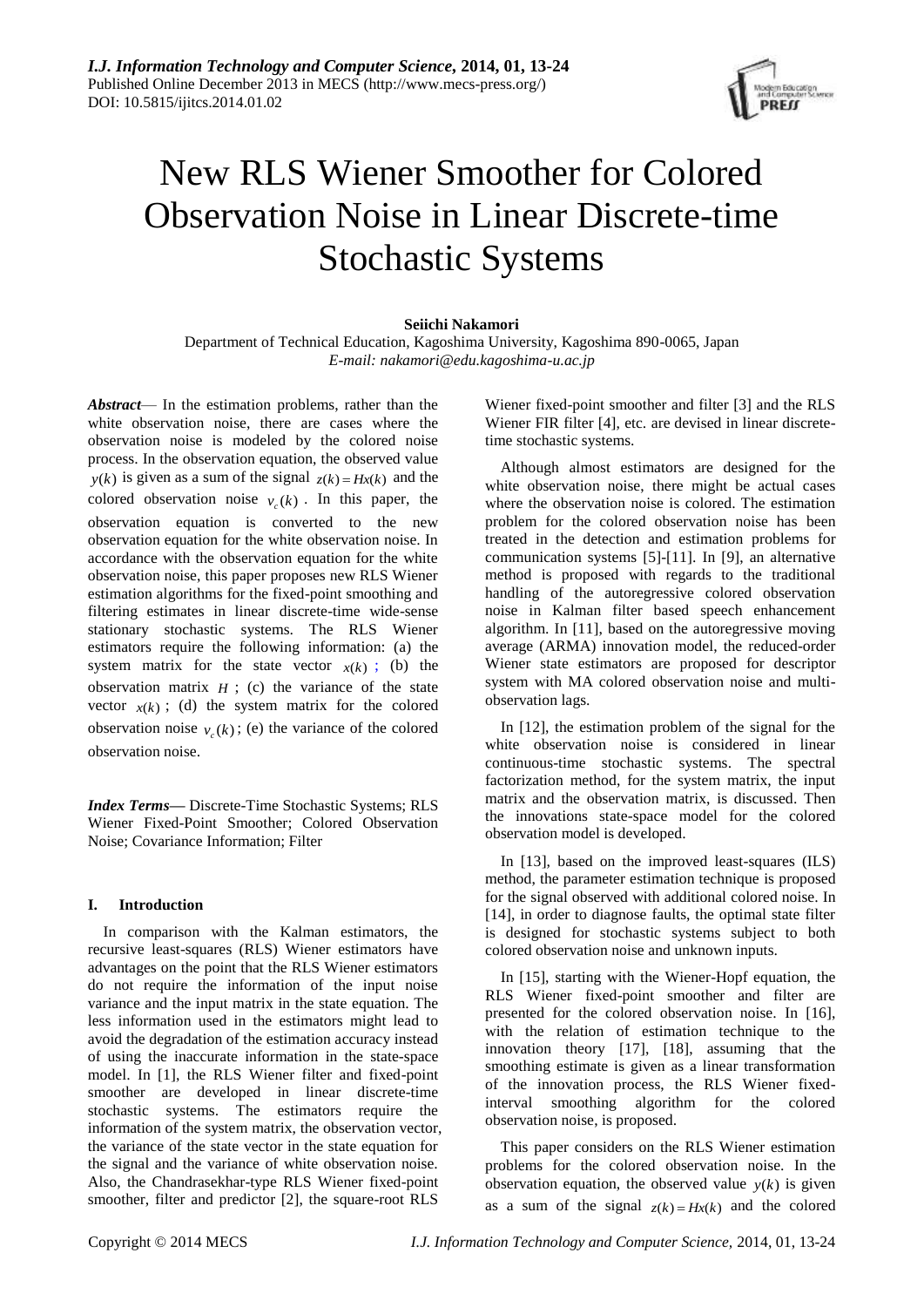observation noise  $v_c(k)$ . In this paper, according to the method in [7], [8], the observation equation is converted to the new observation equation for the white observation noise. In accordance with the observation equation for the white observation noise, this paper proposes new RLS Wiener estimation algorithms for the fixed-point smoothing and filtering estimates in linear discrete-time wide-sense stationary stochastic systems. The RLS Wiener estimators require the following information: (a) the system matrix for the state vector  $x(k)$ ; (b) the observation matrix  $H$ ; (c) the variance of the state vector  $x(k)$ ; (d) the system matrix for the colored observation noise  $v_c(k)$ ; (e) the variance of the colored observation noise.

The remainder of this paper is organized as follows. In section 2, the least-squares fixed-point smoothing problem is introduced for the colored observation noise. In section 3, the RLS Wiener fixed-point smoothing and filtering algorithms are presented. Also, the variance of the innovation process is formulated with regard to the current RLS Wiener filter. In a numerical simulation example of section 4, the estimation characteristics of the proposed RLS Wiener fixed-point smoother and filter are compared with those of [15].

#### **II. RLS Wiener Smoothing Problem**

Let an m-dimensional observation equation be specified by

$$
y(k) = z(k) + v_c(k), \ z(k) = Hx(k)
$$
 (1)

in linear discrete-time stochastic systems. Here, *H* is an  $m \times n$  observation matrix,  $z(k)$  is the zero-mean signal vector. The process  $\{v_c(k), k \ge 0\}$  represents the zero-mean colored observation noise sequence. It is assumed that the signal is uncorrelated with the colored observation noise as

$$
E[z(k)v_c^T(s)] = 0, \ 0 \le k, s < \infty.
$$
 (2)

Let  $K_x(k, s) = K_x(k - s)$  represent the auto-covariance function of the state vector  $x(k)$  in wide-sense stationary stochastic systems [1], and let  $K_x(k, s)$  be expressed in the form of

$$
K_x(k,s) = \begin{cases} A(k)B^T(s), & 0 \le s \le k, \\ B(s)A^T(k), & 0 \le k \le s, \end{cases}
$$
 (3)

$$
A(k) = \Phi^k, B^T(s) = \Phi^{-s} K_x(s, s).
$$

Here,  $\Phi$  is the transition matrix of  $x(k)$ .

Let the state-space model for  $x(k)$  be described as

$$
x(k+1) = \Phi x(k) + Gw(k),
$$
  
\n
$$
E[w(k)w^{T}(s)] = R_{w}(k)\delta_{K}(k-s),
$$
\n(4)

where G is an  $n \times l$  input matrix and  $w(k)$  is the white input noise with the auto-covariance function of (4). It is assumed that the stochastic processes of  $w(\cdot)$ and  $u(\cdot)$  are mutually uncorrelated.

Let  $K_c(\cdot)$  denote the auto-covariance function of  $v_c(k)$ . The auto-covariance function  $K_c(k, s)$  is given by

$$
K_c(k, s) = \begin{cases} A_c(k)B_c^T(s), & 0 \le s \le k, \\ B_c(s)A_c^T(t), & 0 \le k \le s, \end{cases}
$$
 (5)

$$
A_c(k) = \Phi_c^k, \ B_c^T(s) = \Phi_c^{-s} K_c(s, s).
$$

Let the state equation for  $v_c(k)$  be given by

$$
v_c(k+1) = \Phi_c v_c(k) + u(k),
$$
  
\n
$$
E[u(k)u^T(s)] = R_u(k)\delta_K(k-s),
$$
\n(6)

in terms of the white input noise vector  $u(k)$  with the variance  $R_u$ . It is found that, for the expressions  $K_c(k+1, k+1) = E[v_c(k+1)v_c^T(k+1)],$ 

 $K_c(k, k) = E[v_c(k)v_c^T(k)]$ , in the wide-sense stationary stochastic systems, the following relationships hold.

$$
R_u(k) = K_c(k+1, k+1) - \Phi_c K_c(k, k) \Phi_c^T,
$$
  
\n
$$
K_c(k+1, k+1) = K_c(k, k) = K_c(0)
$$
 (7)

In the estimation problem for the colored observation noise, the method of transforming the observation equation into the form of the white observation noise is used [7], [8]. Namely, by introducing

$$
\overline{y}(k) = y(k+1) - \Phi_c y(k),
$$

from (1), the following relationship is obtained.

$$
\overline{y}(k) = Hx(k+1) + v_c(k+1) - \Phi_c(Hx(k) + v_c(k))
$$
  
=  $(H\Phi - \Phi_c H)x(k) + (HGw(k) + u(k))$   
=  $\overline{H}x(k) + \overline{v}(k)$ ,  
 $\overline{H} = H\Phi - \Phi_c H, \quad \overline{v}(k) = HGw(k) + u(k)$ . (8)

Since  $w(k)$  and  $u(k)$  are the white noise processes, which are mutually independent,  $\bar{v}(k)$  is regarded as the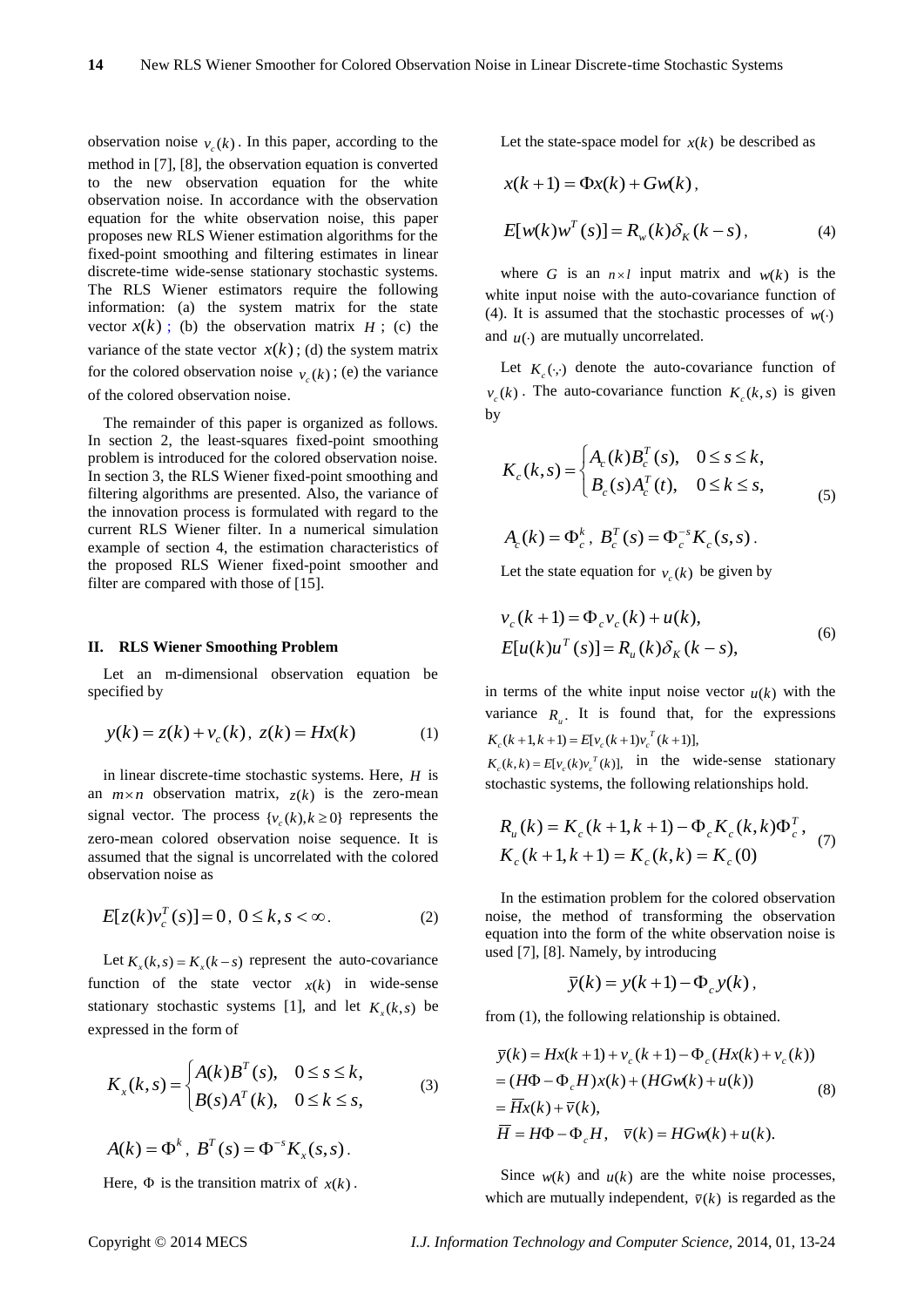white observation noise in the transformed observation equation (8).

Based on the transformed observation equation (8) from the observed values  $y(k+1)$  and  $y(k)$ , let the fixed-point smoothing estimate  $\hat{x}(k,L)$  of  $x(k)$  be given by

$$
\hat{x}(k,L) = \sum_{i=1}^{L} h(k,i,L)\,\overline{y}(i),\tag{9}
$$

in terms of the linear transformation of the data  $\{\bar{y}(i), \ 1 \le i \le L\}$ . Here,  $h(k, i, L)$  is called the impulse response function.

Let us consider the least-squares estimation problem, which minimizes the mean-square value (MSV)

$$
J = E[\|x(k) - \hat{x}(k, L)\|^2]
$$
 (10)

of the fixed-point smoothing error. From an orthogonal projection lemma [19],

$$
x(k) - \sum_{i=1}^{L} h(k, i, L)\overline{y}(i) \perp \overline{y}(s), \quad 1 \le s \le L, \quad (11)
$$

the impulse response function satisfies the Wiener-Hopf equation

$$
E[x(k)\overline{y}^T(s)] = \sum_{i=1}^{L} h(k,i,L)E[\overline{y}(i)\overline{y}^T(s)]. \quad (12)
$$

Here  $\Delta$   $\perp$  denotes the notation of the orthogonality. The left hand side of (12) is developed as

$$
K_{x\bar{y}}(k,s) = E[x(k)\bar{y}^T(s)]
$$
  
=  $E[x(k)(\bar{H}x(s) + \bar{v}(s))^T]$   
=  $K_x(k,s)\bar{H}^T + E[x(k)(HGw(s) + u(s))^T]$  (13)  
=  $K_x(k,s)\bar{H}^T + E[x(k)w^T(s)]G^TH^T$   
=  $K_x(k,s)\bar{H}^T + K_{xw}(k,s)G^TH^T$ .

Here,  $K_{xx}(k, s) = E[x(k)w^{T}(s)]$  represents the crosscovariance function of  $x(k)$  with  $w(s)$ . Also, the auto-

covariance function 
$$
K_y(i, s) = E[\bar{y}(i)\bar{y}^T(s)]
$$
 is written as  
\n
$$
K_y(i, s) = E[(\bar{H}x(i) + \bar{v}(i))(\bar{H}x(s) + \bar{v}(s))^T]
$$
\n
$$
= E[(\bar{H}x(i) + HGw(i) + u(i))(\bar{H}x(s) + HGw(s) + u(s)))^T]
$$
\n
$$
= \bar{H}K_x(i, s)\bar{H}^T + \bar{H}K_{xx}(i, s)G^TH^T + HGK_{wx}(i, s)\bar{H}^T + (R_u + HGR_w(i)G^TH^T)\delta_K(i - s),
$$
\n(14)

where the cross-covariance function  $K_{wx}(i,s) = E[w(i)x^T(s)]$  is introduced.

Substitution of (13) and (14) into (12) yields the equation

$$
h(k, s, L)\overline{R}(s) = K_x(k, s)\overline{H}^T + K_{xw}(k, s)G^TH^T
$$
  
+ K\_{xw}(k, s)G^TH^T  
-
$$
\sum_{i=1}^{L} h(k, i, L)[\overline{H}K_x(i, s)\overline{H}^T + \overline{H}K_{xx}(i, s)\overline{H}^T],
$$
  
+
$$
\overline{R}(s) = R_u(s) + HGR_w(s)G^TH^T,
$$
 (15)

which the optimal impulse response function satisfies.

In section 3, by starting with (15), the RLS Wiener estimation equations for the fixed-point smoothing and filtering estimates are derived via the invariant imbedding method.

#### **III. RLS Wiener Estimation Algorithms**

Under the preliminary assumptions on the linear least-squares estimation problem of the signal  $z(k)$  in section 2, Theorem 1 presents the RLS Wiener fixedpoint smoothing and filtering equations, which use the covariance information of the signal and the colored observation noise.

#### **Theorem 1**

Let the auto-covariance function  $K_x(k, s)$  of the state vector  $x(k)$  be given by (3), let the variance of the colored observation noise  $v_c(k)$  be  $K_c(k, k)$ , let the variance of the white input noise  $w(k)$  be  $R_w(k)$  and let the variance of  $u(k)$  in the state equation (6) for the colored observation noise  $v_c(k+1)$  be  $R_u(k)$ . Then, the RLS Wiener algorithms for the fixed-point smoothing and filtering estimates of the signal  $z(k)$  consist of (16)-(30) in linear discrete-time stochastic systems with the wide-sense stationarities.

Fixed-point smoothing estimate of the signal  $z(k)$ :  $\hat{z}(k,L)$ 

$$
\hat{z}(k,L) = H\hat{x}(k,L) \tag{16}
$$

Fixed-point smoothing estimate of  $x(k)$ :  $\hat{x}(k,L)$ 

$$
\hat{x}(k, L) = \hat{x}(k, L-1) \n+ h(k, L, L)(\overline{y}(L) - \overline{H}\Phi \hat{\alpha}_1(L-1, L-1)
$$
\n
$$
- \overline{H}\Phi \hat{\alpha}_2(L-1, L-1))
$$
\n(17)

Copyright © 2014 MECS *I.J. Information Technology and Computer Science,* 2014, 01, 13-24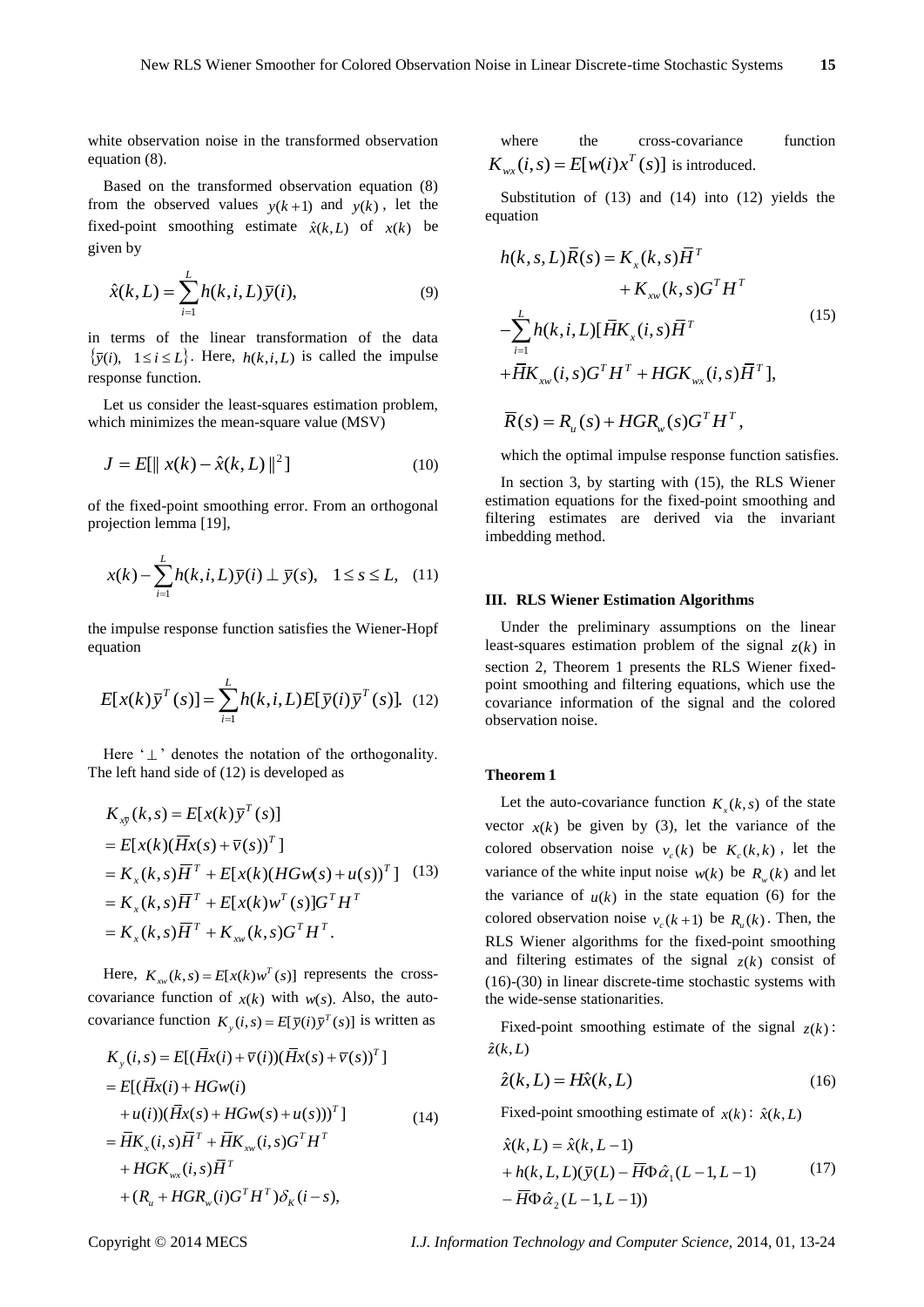Smoother gain: *h*(*k*,*L*,*L*)

$$
h(k, L, L) = (K_x(k, k)(\Phi^T)^{L-k} \overline{H}^T
$$
  
\n
$$
-q_1(k, L-1)\Phi^T \overline{H}^T - q_2(k. L-1)\overline{H}^T)
$$
  
\n
$$
\times [\overline{R}(L) + \overline{H}(K_x(L, L) - \Phi S_{11}(L-1)\Phi^T - \Phi S_{21}(L-1)\Phi^T)\overline{H}^T
$$
  
\n
$$
+ HGR_w^T(L)G^T(\Phi^T)^{-1}\overline{H}^T
$$
  
\n
$$
- \overline{H}\Phi S_{12}(L-1)\overline{H}^T
$$
  
\n
$$
- \overline{H}\Phi S_{22}(L-1)\overline{H}^T]^{-1}
$$

Fixed-point smoothing estimate of  $x(k)$ :  $\hat{x}(k, L)$ 

$$
\hat{x}(k, L) = \hat{x}(k, L-1) \n+ h(k, L, L)(\overline{y}(L) \n- \overline{H} \Phi \hat{\alpha}_1(L-1, L-1) \n- \overline{H} \Phi \hat{\alpha}_2(L-1, L-1))
$$
\n(19)

$$
q_1(k, L) = q_1(k, L-1)\Phi^T + h(k, L, L)(\overline{H}K_x(L, L) -\overline{H}\Phi S_{11}(L-1)\Phi^T
$$
 (20)  

$$
-\overline{H}\Phi S_{21}(L-1)\Phi^T),
$$
  

$$
q_1(k, k) = S_{11}(k) + S_{21}(k)
$$

$$
q_2(k, L) = q_2(k, L-1)\Phi^T
$$
  
+ h(k, L, L)(HGR<sub>w</sub><sup>T</sup>(L)G<sup>T</sup>  
-  $\overline{H} \Phi S_{12}(L-1)\Phi^T$  (21)  
-  $\overline{H} \Phi S_{22}(L-1)\Phi^T$ ),  

$$
q_2(k, k) = S_{12}(k) + S_{22}(k)
$$

Filtering estimate of the signal  $z(L)$ :  $\hat{z}(L,L)$ 

$$
\hat{z}(L, L) = H\hat{x}(L, L) \tag{22}
$$

Filtering estimate of  $x(L)$ :  $\hat{x}(L,L)$ 

$$
\hat{x}(L, L) = \Phi \hat{x}(L-1, L-1) \n+ (G_1(L, L) + G_2(L, L)) (\overline{y}(L) \n- \overline{H} \Phi \hat{x}(L-1, L-1)),
$$
\n(23)  
\n
$$
\hat{x}(0, 0) = 0
$$

$$
G_{1}(L, L) = (K_{x}(L, L)\overline{H}^{T}
$$
  
\n
$$
-\Phi S_{11}(L-1)\Phi^{T}\overline{H}^{T}
$$
  
\n
$$
-\Phi S_{12}(L-1)\overline{H}^{T})
$$
  
\n
$$
\times [\overline{R}(L) + \overline{H}(K_{x}(L, L)
$$
  
\n
$$
-\Phi S_{11}(L-1)\Phi^{T}
$$
  
\n
$$
-\Phi S_{21}(L-1)\Phi^{T})\overline{H}^{T}
$$
  
\n
$$
+ HGR_{w}^{T}(L)G^{T}(\Phi^{T})^{-1}\overline{H}^{T}
$$
  
\n
$$
- \overline{H}\Phi S_{12}(L-1)\overline{H}^{T}
$$
  
\n
$$
- \overline{H}\Phi S_{22}(L-1)\overline{H}^{T}]^{-1}
$$

$$
G_{2}(L, L) = (\Phi^{-1}GR_{w}G^{T}H^{T}
$$
  
\n
$$
-\Phi S_{21}(L-1)\Phi^{T}\overline{H}^{T}
$$
  
\n
$$
-\Phi S_{22}(L-1)\overline{H}^{T})
$$
  
\n
$$
\times [\overline{R}(L) + \overline{H}(K_{x}(L, L)
$$
  
\n
$$
-\Phi S_{11}(L-1)\Phi^{T}
$$
  
\n
$$
-\Phi S_{21}(L-1)\Phi^{T})\overline{H}^{T}
$$
  
\n
$$
+ HGR_{w}^{T}(L)G^{T}(\Phi^{T})^{-1}\overline{H}^{T}
$$
  
\n
$$
- \overline{H}\Phi S_{12}(L-1)\overline{H}^{T}
$$
  
\n
$$
- \overline{H}\Phi S_{22}(L-1)\overline{H}^{T}]^{-1}
$$

$$
S_{11}(L) = \Phi S_{11}(L-1)\Phi^{T}
$$
  
+
$$
G_{1}(L, L)(\overline{H}K_{x}(L, L)
$$

$$
-\overline{H}\Phi S_{11}(L-1)\Phi^{T}
$$

$$
-\overline{H}\Phi S_{21}(L-1)\Phi^{T},
$$

$$
S_{11}(0) = 0
$$
 (26)

$$
S_{12}(L) = \Phi S_{12}(L-1)\Phi^{T}
$$
  
+
$$
G_{1}(L, L)(HGR_{w}^{T}(L)G^{T}
$$

$$
- \overline{H}\Phi S_{12}(L-1)\Phi^{T}
$$

$$
- \overline{H}\Phi S_{22}(L-1)\Phi^{T},
$$

$$
S_{12}(0) = 0
$$
 (27)

$$
S_{21}(L) = \Phi S_{21}(L-1)\Phi^{T}
$$
  
+
$$
G_{2}(L, L)(\overline{H}K_{x}(L, L)
$$

$$
-\overline{H}\Phi S_{11}(L-1)\Phi^{T}
$$

$$
-\overline{H}\Phi S_{21}(L-1)\Phi^{T}),
$$

$$
S_{21}(0) = 0
$$
 (28)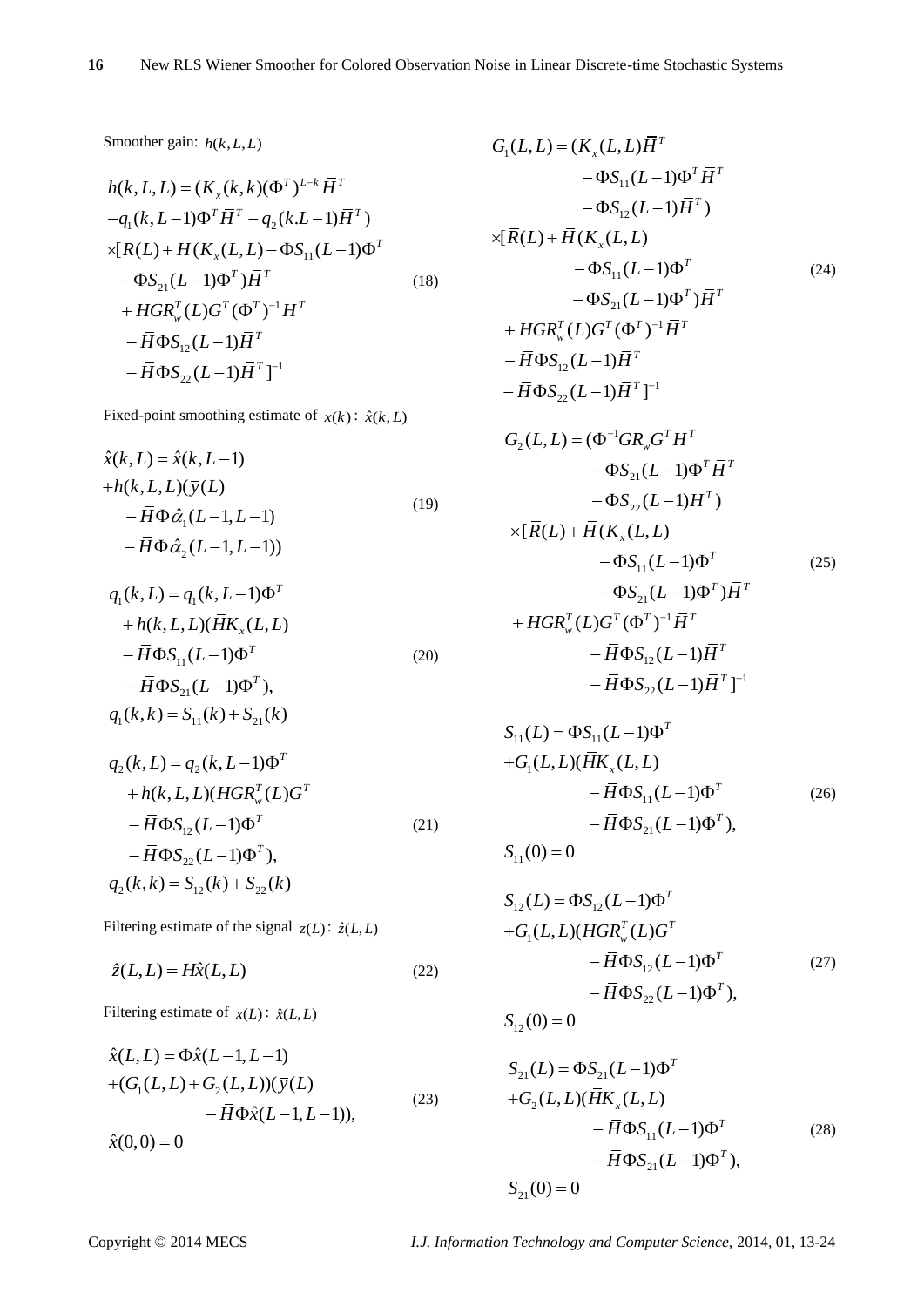$$
S_{22}(L) = \Phi S_{22}(L-1)\Phi^{T}
$$
  
+
$$
G_{2}(L, L)(HGR_{w}^{T}(L)G^{T}
$$

$$
- \overline{H}\Phi S_{12}(L-1)\Phi^{T}
$$

$$
- \overline{H}\Phi S_{22}(L-1)\Phi^{T},
$$

$$
S_{22}(0) = 0
$$
 (29)

$$
\overline{R}(L) = R_u(L) + HGR_w(L)G^T H^T,
$$
\n
$$
R_u(L) = K_c(L+1, L+1) - \Phi_c K_c(L, L) \Phi_c^T
$$
\n
$$
= K_c(0) - \Phi_c K_c(0) \Phi_c^T,
$$
\n
$$
GR_w(L)G^T = K_x(L+1, L+1) - \Phi K_x(L, L) \Phi^T
$$
\n
$$
= K_x(0) - \Phi K_x(0) \Phi^T,
$$
\n
$$
\overline{H} = H\Phi - \Phi_c H
$$
\n(8.10)

Proof of Theorem 1 is deferred to the appendix.

From (22) and (23), the variance of the innovation process  $\overline{v}(L) = \overline{y}(L) - \overline{H} \Phi \hat{x}(L-1, L-1)$  is given by

$$
\Pi(L) = \overline{R}(L) + \overline{H}(K_x(L, L) -\Phi S_{11}(L-1)\Phi^T -\Phi S_{21}(L-1)\Phi^T)\overline{H}^T -\Phi S_{12}(L-1)\overline{H}^T -\overline{H}\Phi S_{12}(L-1)\overline{H}^T -\overline{H}\Phi S_{22}(L-1)\overline{H}^T.
$$
\n(31)

#### **IV. A Numerical Simulation Example**

In this section, to show the efficiency of the estimation characteristics of the proposed RLS Wiener fixed-interval smoother and filter, a numerical example is demonstrated.

Let a scalar observation equation be specified by

$$
y(k) = z(k) + v_c(k), \ z(k) = Hx(k).
$$
 (32)

Here,  $v_c(k)$  is the zero-mean colored observation noise. Let the signal  $z(k)$  be generated by the secondorder AR model.

$$
z(k+1) = -a_1 z(k) - a_2 z(k-1) + w(k),
$$
  
\n
$$
E[w(k)w(s)] = \sigma^2 \delta_K (k - s),
$$
 (33)  
\n
$$
a_1 = -0.1, \quad a_2 = -0.8, \quad \sigma = 0.5.
$$

The corresponding state-space model for  $z(k)$  can be written as

$$
z(k) = Hx(k) = x_{1}(k), \quad H = \begin{bmatrix} 1 & 0 \end{bmatrix},
$$

$$
x(k) = \begin{bmatrix} x_{1}(k) \\ x_{2}(k) \end{bmatrix},
$$

$$
\begin{bmatrix} x_{1}(k+1) \\ x_{2}(k+1) \end{bmatrix} = \begin{bmatrix} 0 & 1 \\ -a_{2} & -a_{1} \end{bmatrix} \begin{bmatrix} x_{1}(k) \\ x_{2}(k) \end{bmatrix}
$$

$$
+ \begin{bmatrix} 0 \\ 1 \end{bmatrix} w(k),
$$

$$
E[w(k)w(s)] = R_{u} \delta_{K}(k-s).
$$
 (34)

The auto-covariance function of the signal  $z(k)$  is given by [15]

$$
K(0) = \sigma^2
$$
  
\n
$$
K(m) = \sigma^2 \left\{ \frac{\alpha_1(\alpha_2^2 - 1)\alpha_1^m}{[(\alpha_2 - \alpha_1)(\alpha_1\alpha_2 + 1)]} - \frac{\alpha_2(\alpha_1^2 - 1)\alpha_2^m}{[(\alpha_2 - \alpha_1)(\alpha_1\alpha_2 + 1)]} \right\},
$$
\n(35)

 $m > 0$ ,

$$
\alpha_1, \alpha_2 = (-a_1 \pm \sqrt{a_1^2 - 4a_2})/2.
$$

From (34) and (35), it is found that

$$
K_x(k,k) = \begin{bmatrix} K(0) & K(1) \\ K(1) & K(0) \end{bmatrix},
$$
  
\n
$$
\Phi = \begin{bmatrix} 0 & 1 \\ -a_2 & -a_1 \end{bmatrix},
$$
 (36)

 $K(0) = 0.25$ ,  $K(1) = 0.125$ .

Let the state equation for  $v_c(k)$  be given by

$$
v_c(k+1) = \Phi_c v_c(k) + u(k),
$$
  
\n
$$
E[u(k)u^T(s)] = R_u \delta_K(k-s),
$$
  
\n
$$
\Phi_c = 0.91, \quad R_u = 0.01,
$$
\n(37)

where  $u(k)$  is the white input noise in the state equation (37) for the colored observation noise process. The auto-variance function of the colored observation noise  $v_c(\cdot)$ satisfies the relationships  $K_c(k+1, k+1) = K_c(k, k) = K_c(0)$ and hence  $K_c(0) = \frac{R_u}{1 - a^2}$  in wide-sense stationary stochastic systems.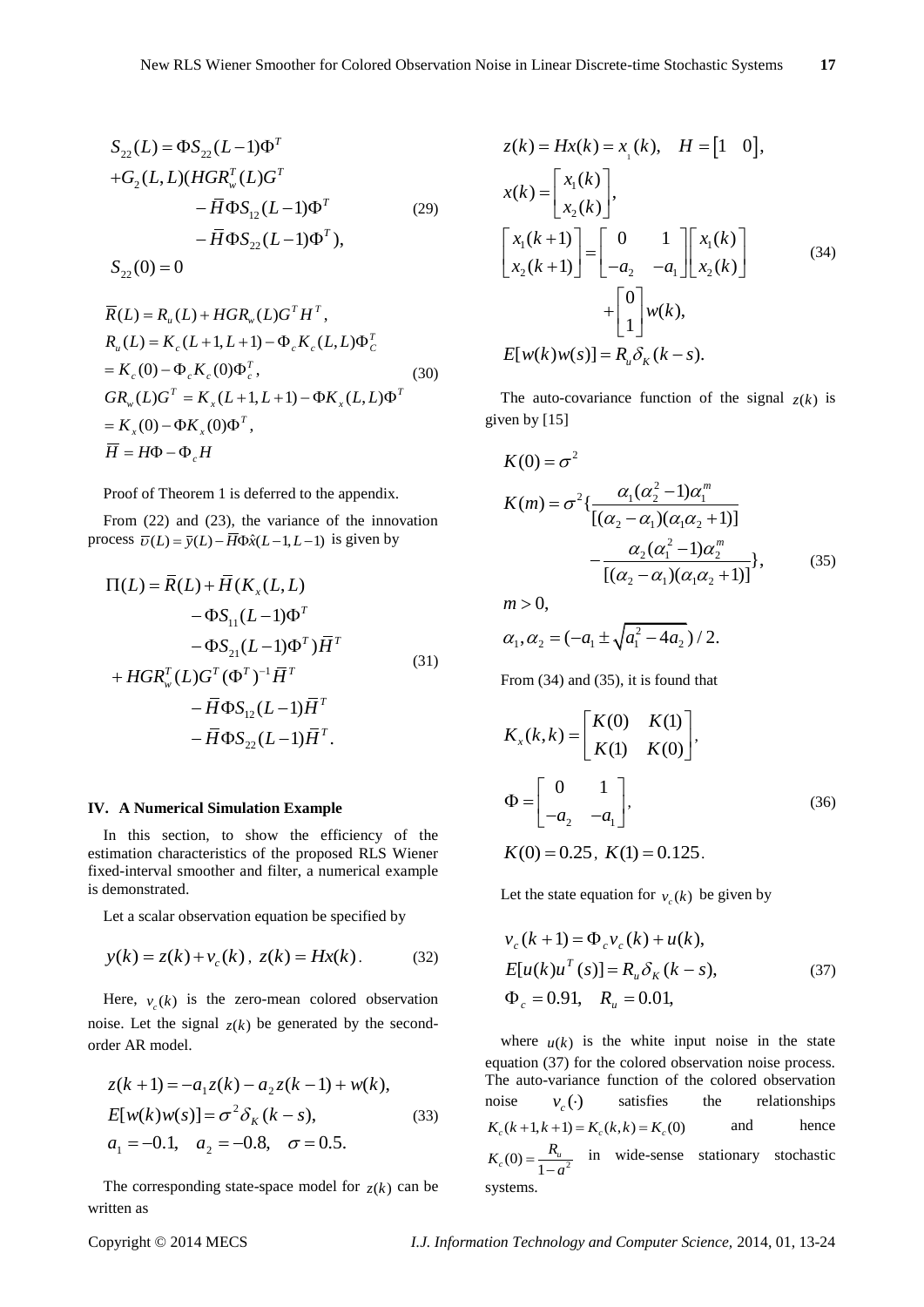Substituting  $H$ ,  $\Phi$ ,  $K_x(L, L) = K_x(0)$ ,  $\Phi_c$ ,

 $K_c(L, L) = K_c(0)$  and  $R_u$  into the RLS Wiener estimation algorithms of Theorem 1, the fixed-point smoothing and filtering estimates are calculated recursively.

Fig. 1 illustrates the signal  $z(k)$  and the fixed-point smoothing stimate  $\hat{z}(k, k+5)$  vs.  $k, 1 \le k \le 250$ , for the input noise variance  $R_u = 0.01$  in (37). Fig. 2 illustrates the MSVs of the filtering errors  $z(k) - \hat{z}(k, k)$  and the fixed-point smoothing errors  $z(k) - \hat{z}(k, k + Lag)$ ,  $1 \leq Lag \leq 10$ , for  $R_u = 0.0225$ , 0.01, 0.0225. The MSVs of the estimation errors by the filtering and fixed-point smoothing algorithms in Theorem 1 are compared with those in the previous estimators [15]. For  $Lag = 0$ , the MSV of the filtering errors  $z(k) - \hat{z}(k, k)$ ,  $1 \le k \le 2000$ , is plotted. From Fig. 2, it is indicated that the estimation accuracy of the proposed filter and the fixed-point smoother is superior to that of the estimators in [15]. For  $R_u = 0.01$ , 0.0225, in comparison with the MSVs of the filtering errors, the MSVs of the fixed-point smoothing errors are improved slightly. As the variances  $R_{\mu}$  of the input noise, in the state equation for the colored observation noise, becomes small, the MSVs of the filtering errors and the fixed-point smoothing errors decrease and the estimation accuracy is improved. Here, the MSVs of the fixed-point smoothing and filtering errors are evaluated by 2000 and

by 
$$
\sum_{k=1}^{1} (z(k) - \hat{z}(k, k + Lag)^2 / 2000, \quad 1 \leq Lag \leq 10, \text{ and}
$$

$$
\sum_{k=1}^{2000} (z(k) - \hat{z}(k, k))^2 / 2000.
$$



Fig. 1: Signal  $z(k)$  and fixed-point smoothing stimate  $\hat{z}(k, k+5)$  vs.  $k, 1 \le k \le 250$ , for the input noise variance  $R_u = 0.01$  in (37).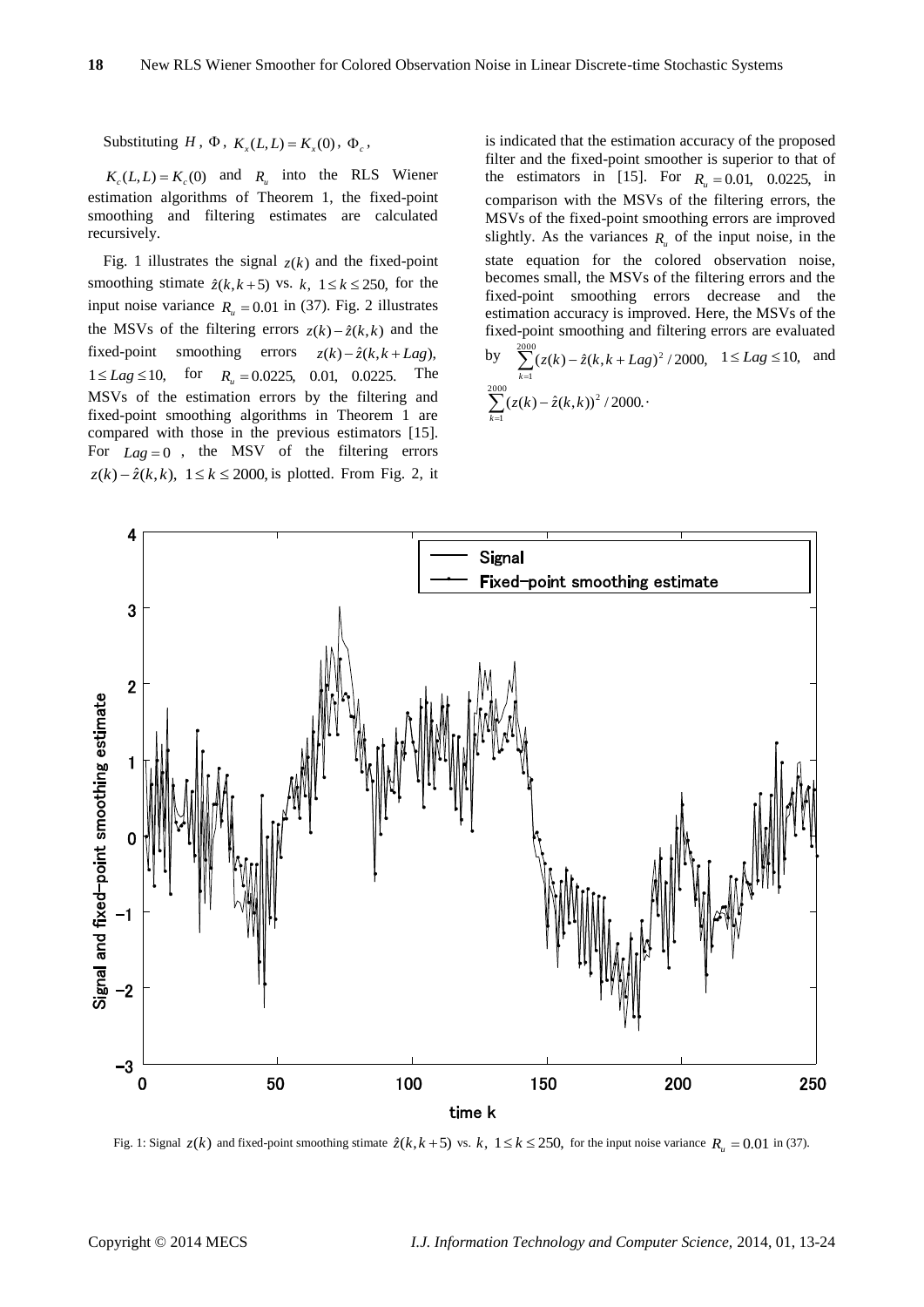

Fig. 2: MSVs of the filtering errors  $z(k) - \hat{z}(k, k)$  and the fixed-point smoothing errors  $z(k) - \hat{z}(k, k + Lag)$ ,  $1 \leq Lag \leq 10$ , for  $R_u = 0.0225, \quad 0.01, \quad 0.0225.$ 

# **V. Conclusions**

In this paper, the RLS Wiener filter and the fixedpoint smoother have been designed for the colored observation noise. In particular, the observation equation (1) is converted to the new observation equation (8) by the transformation  $\bar{y}(k) = y(k+1) - \Phi_c y(k)$ . By this transformation, the observation equation (1) for  $y(k)$  with the additive colored observation noise  $v_c(k)$  is converted to (8) for  $\overline{y}(k)$  with the additive white observation noise  $\overline{v}(k)$ .

A numerical simulation example has shown that the proposed RLS Wiener algorithms for the fixed-point smoothing and filtering estimates are feasible. From **Fig. 2**, it is indicated that the estimation accuracy of the proposed filter and the fixed-point smoother is superior to that of the estimators in [15]. For  $R_u = 0.01$ , 0.0225, in comparison with the MSVs of the filtering errors, the MSVs of the fixed-point smoothing errors are improved slightly.

As in [15], [16], the RLS Wiener estimators do not require the information of the input noise variance  $Q(k)$ and the input matrix  $G$  in the state equation  $(4)$ , in comparison with the Kalman estimation technique [19]. In the RLS Wiener estimators, we are not anxious about the degradation in the estimation accuracy caused by the modeling errors for  $Q(k)$  and  $G$ .

### **References**

- [1] Nakamori S. Recursive estimation technique of signal from output measurement data in linear discrete-time systems [J]. IEICE Trans. Fundamentals, 1995, E-78-A: 600-607.
- [2] Nakamori S. Chandrasekhar-type recursive Wiener estimation technique in linear discrete-time systems [J]. Applied Mathematics and Computation, 2007, 188: 1656-1665.
- [3] Nakamori S. Square-root algorithms of RLS Wiener filter and fixed-point smoother in linear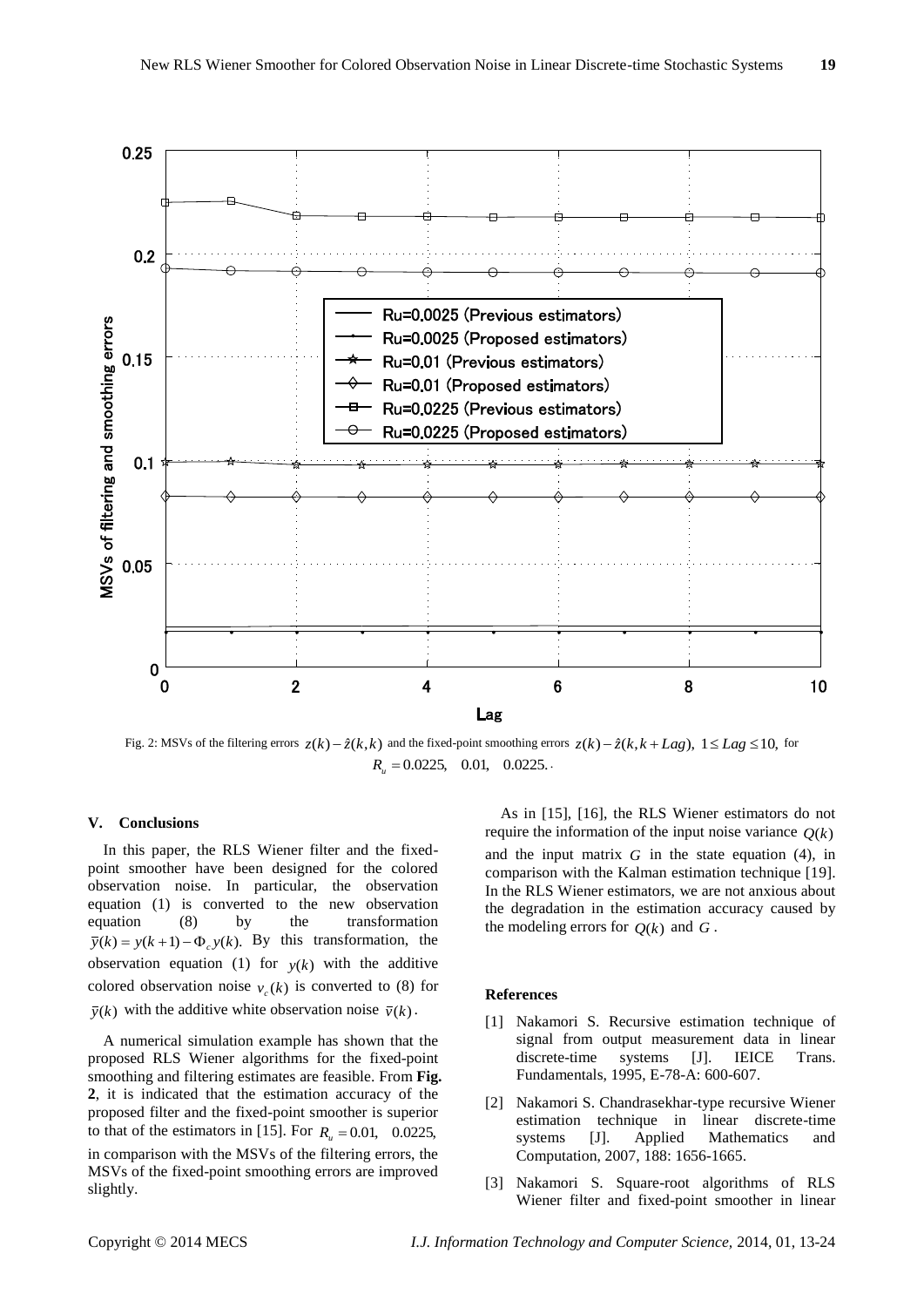discrete stochastic systems [J]. Applied Mathematics and Computation, 2008, 203(1): 186- 193.

- [4] Nakamori S. Design of RLS Wiener FIR filter using covariance information in linear discretetime stochastic systems [J]. Digital Signal Processing, 2010, .20(5): 1310-1329.
- [5] Boll S. Suppression of acoustic noise in speech using spectral subtraction [J]. IEEE Trans. Acoustics, Speech and Signal Processing, 1979, ASSP-27(2): 113-120.
- [6] Xiong S. S., Zhou Z. Y. Neural filtering of colored noise based on Kalman filter structure [J]. IEEE Transactions on Instrumentation and Measurement, 2003, 52(3): 742-747.
- [7] Bryson A., Henrikson L. Estimation using sampled data containing sequentially correlated noise [J]. J. of Spacecraft and Rockets, 1968, 5(6): 662-665.
- [8] Simon D. Optimal state estimation: Kalman, H infinity, and nonlinear approaches [M]. John Wiley & Sons, New Jersey, NJ, 2006.
- [9] Must'iere F., Boli'c M., Bouchad M. Improved colored noise handling in Kalman filter-based speech enhancement algorithms [C]. In: Canadian Conference on Electrical Computer Engineering, 2008, CCECE 2008, 497-500.
- [10] Park S., Choi S. A constrained sequential EM algorithm for speech enhancement [J]. Neural Networks [J]. 2008, 21: 1401-1409.
- [11] Shuli Sun Reduced-order Wiener state estimators for descriptor system with multi-observation lags and MA colored observation noise [C]. In: Control Conference 2008, CCC 2008, 27th Chinese, 2008, 417-420.
- [12] Nakamori S. Estimation of signal and parameters using covariance information in linear continuous systems [J]. Mathematical and Computer modeling, 1992, 16(10): 3-15.
- [13] Mahmoudi A., Karimi M. Parameter estimation of autoregressive signals from observations corrupted with colored noise [J]. Signal Processing, 2010, 90(1): 157-164.
- [14] Sawada Y., Tanikawa A. An improved recursive algorithm of optimal filter for discrete-time linear systems subject to colored observation noise [J]. International J. of Innovative Computing, Information and Control, 2012, 8(3B): 2389-2397.
- [15] Nakamori S. Design of RLS Wiener smoother and filter for colored observation noise in linear discrete-time stochastic systems [J]. J. of Signal and Information Processing, 2012, 3(3): 316-329.
- [16] Nakamori S. RLS Wiener smoother for colored observation noise with relation to innovation theory in linear discrete-time stochastic systems [J].

I. J. Information Technique and Computer Science, 2013, 5(3): 1-12.

- [17] Kailath T. Lectures on Wiener and Kalman filtering [M]. CISM Monographs, No. 140, Springer-Verlag, New York, N Y, 1981.
- [18] Kailath T., Frost P. An innovations approach to least-squares estimation Part II: Linear smoothing in additive white noise [J]. IEEE Trans. Automatic Control, 1968, AC-13(6): 655-660.
- [19] Sage A. P., Melsa J. L. Estimation theory with applications to communications and control [M]. McGraw-Hill, New York, N Y, 1971.

#### **Appendix Proof of Theorem 1**

Let us subtract the equation obtained by putting  $L \rightarrow L-1$  in (15) from (15) as follows.

$$
(h(k, s, L) - h(k, s, L - 1))\overline{R}(s) = -h(k, L, L)
$$
  
×( $K_x(L, s)\overline{H}^T + K_{xw}(L, s)G^TH^T$ )  

$$
-\sum_{i=1}^{L} (h(k, i, L) - h(k, i, L - 1)[\overline{H}K_x(i, s)\overline{H}^T
$$
  
+ $\overline{H}K_{xw}(i, s)G^TH^T + HGK_{wx}(i, s)\overline{H}^T$ ]. (A-1)

By introducing the following equations,

$$
J_{1}(s, L-1)\overline{R}(s) = \Phi^{-s} K_{x}(s, s)\overline{H}^{T}
$$
  
\n
$$
-\sum_{i=1}^{L-1} J_{1}(i, L-1)[\overline{H}K_{x}(i, s)\overline{H}^{T} + \overline{H}K_{x}(i, s)G^{T}H^{T} \quad (A-2)
$$
  
\n
$$
+ HGK_{wx}(i, s)\overline{H}^{T}],
$$
  
\n
$$
J_{2}(s, L-1)\overline{R}(s) = \Phi^{-s-1}GR_{w}(s)G^{T}H^{T}
$$
  
\n
$$
-\sum_{i=1}^{L-1} J_{2}(i, L-1)[\overline{H}K_{x}(i, s)\overline{H}^{T} \quad (A-3)
$$
  
\n
$$
+ \overline{H}K_{x}(i, s)G^{T}H^{T} + HGK_{wx}(i, s)\overline{H}^{T}],
$$

we notice that the impulse response function satisfies

$$
h(k, s, L) - h(k, s, L - 1)
$$
  
=  $-h(k, L, L)(\overline{H}\Phi^{L}J_{1}(s, L - 1)$   
+  $\overline{H}\Phi^{L}J_{2}(s, L - 1)$ ). (A-4)

Subtraction of  $J_1(s, L-1)$  from  $J_1(s, L)$  yields

$$
(J_1(s, L) - J_1(s, L-1))\overline{R}(s) =
$$
  
\n
$$
-J_1(L, L)(\overline{H}K_x(L, s)\overline{H}^T
$$
  
\n
$$
+\overline{H}K_{xy}(L, s)G^TH^T + HGK_{wx}(L, s)\overline{H}^T)
$$
  
\n
$$
-\sum_{i=1}^{L} (J_1(i, L) - J_1(i, L-1))[\overline{H}K_x(i, s)\overline{H}^T
$$
  
\n
$$
+\overline{H}K_{xy}(i, s)G^TH^T + HGK_{wx}(i, s)\overline{H}^T].
$$
\n(4.5)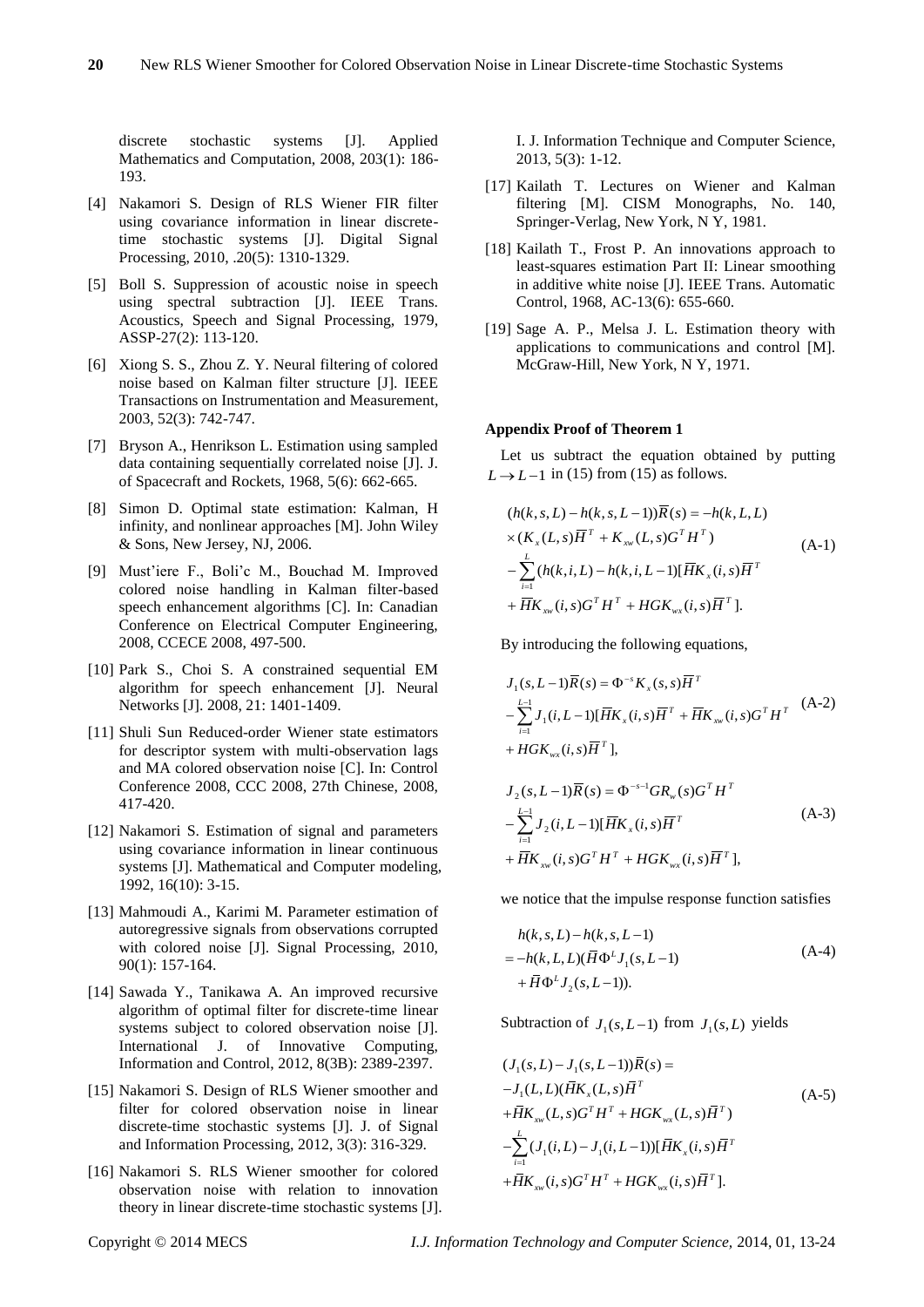Here, the cross-covariance function of  $w(L)$  with *x*(*s*) is given by  $K_{wx}(L, s) = E[w(L)x^{T}(s)] = 0$ . From (A-2), (A-3) and (A-5), the equation for  $J_1(s,L)$  is reduced to

$$
J_1(s, L) - J_1(s, L-1) =
$$
  
-J<sub>1</sub>(L, L)( $\bar{H}\Phi^L J_1(s, L-1)$   
+ $\bar{H}\Phi^L J_2(s, L-1)$ ). (A-6)

Subtraction of  $J_2(s, L-1)$  from  $J_2(s, L)$  yields

$$
(J_2(s,L) - J_2(s,L-1))\overline{R}(s) = -J_2(L,L)
$$
  
×( $\overline{H}K_x(L,s)\overline{H}^T + \overline{H}K_{xy}(L,s)G^TH^T$ )  

$$
-\sum_{i=1}^{L} (J_2(i,L) - J_2(i,L-1))[\overline{H}K_x(i,s)\overline{H}^T
$$
  
+ $\overline{H}K_{xy}(i,s)G^TH^T + HGK_{wx}(i,s)\overline{H}^T].$  (A-7)

From (A-2), (A-3) and (A-7), the equation for  $J_2(s, L)$  holds as follows.

$$
J_2(s, L) - J_2(s, L-1) =
$$
  
-J<sub>2</sub>(L, L)( $\bar{H}\Phi^L J_1(s, L-1)$   
+ $\bar{H}\Phi^L J_2(s, L-1)$ ) (A-8)

From  $(A-2)$ ,  $J_1(L,L)$  satisfies

$$
J_1(L,L)\overline{R}(L) = \Phi^{-L}K_x(L,L)\overline{H}^T
$$
  
 
$$
-\sum_{i=1}^L J_1(i,L)[\overline{H}K_x(i,L)\overline{H}^T + \overline{H}K_{xx}(i,L)G^TH^T
$$
 (A-9)  
+
$$
H G K_{wx}(i,L)\overline{H}^T].
$$

In terms of the expression of  $K_x(i,L)$  in (3),  $K_{xw}(i, L) = 0$  and  $K_{wx}(i, L) = R_w^T(i)G^T(\Phi^T)^{-i}(\Phi^T)^{L-1}$ , (A-9) is written as

$$
J_1(L, L)\overline{R}(L) = \Phi^{-L}K_x(L, L)\overline{H}^T
$$
  
-
$$
\sum_{i=1}^L J_1(i, L)[\overline{H}B(i)A^T(L)\overline{H}^T
$$
  
+
$$
HGR_w^T(i)G^T(\Phi^T)^{-i}(\Phi^T)^{L-1}\overline{H}^T].
$$

Introducing the functions

$$
r_{11}(L) = \sum_{i=1}^{L} J_1(i, L) \overline{H} B(i),
$$
 (A-10)

$$
r_{12}(L) = \sum_{i=1}^{L} J_1(i, L) HGR_w^T(i)G^T (\Phi^T)^{-i}, \qquad (A-11)
$$

we obtain

$$
J_1(L, L)\overline{R}(L) = \Phi^{-L}K_x(L, L)\overline{H}^T
$$
  
\n
$$
-r_{11}(L)A^T(L)\overline{H}^T - r_{12}(L)(\Phi^T)^{L-1}\overline{H}^T.
$$
 (A-12)

From (A-3),  $J_2(L,L)$  satisfies

$$
J_2(L, L)\overline{R}(s) = \Phi^{-L-1}GR_w(L)G^TH^T
$$
  
\n
$$
-\sum_{i=1}^{L} J_2(i, L)[\overline{H}K_x(i, L)\overline{H}^T
$$
  
\n
$$
+\overline{H}K_{xw}(i, L)G^TH^T
$$
  
\n
$$
+HGK_{wx}(i, L)\overline{H}^T].
$$
\n(A-13)

In terms of the expression of  $K_x(i,L)$  in (3),  $K_{\text{av}}(i, L) = 0$  and  $K_{\text{wx}}(i, L) = R_{\text{w}}^T(i)G^T(\Phi^T)^{-i}(\Phi^T)^{L-1}$ , (A-13) is written as

$$
J_2(L, L)\overline{R}(L) = \Phi^{-L-1}GR_w(L)G^TH^T
$$
  

$$
-\sum_{i=1}^L J_2(i, L)[\overline{H}B(i)A^T(L)\overline{H}^T
$$
  
+
$$
HGR_w^T(i)G^T(\Phi^T)^{-i}(\Phi^T)^{L-1}\overline{H}^T].
$$

Introducing the functions

$$
r_{21}(L) = \sum_{i=1}^{L} J_2(i, L) \overline{H} B(i),
$$
 (A-14)

$$
r_{22}(L) = \sum_{i=1}^{L} J_2(i, L) HGR_w^T(i)G^T (\Phi^T)^{-i}, \qquad (A-15)
$$

we obtain

$$
J_2(L,L)\overline{R}(L) = \Phi^{-L-1}GR_w(L)G^TH^T
$$
  

$$
-r_{21}(L)A^T(L)\overline{H}^T - r_{22}(L)(\Phi^T)^{L-1}\overline{H}^T.
$$
 (A-16)

Subtraction of  $r_{11}(L-1)$  from  $r_{11}(L)$  yields

$$
r_{11}(L) - r_{11}(L-1) = J_1(L, L)\overline{H}B(L)
$$
  
+
$$
\sum_{i=1}^{L-1} (J_1(i, L) - J_1(i, L-1))\overline{H}B(i).
$$
 (A-17)

Substituting (A-6) into (A-17), from (A-10) and (A-14), we obtain

$$
r_{11}(L) - r_{11}(L-1) =
$$
  
\n
$$
J_1(L, L)(\overline{H}B(L) - \overline{H}\Phi^L r_{11}(L-1)
$$
  
\n
$$
-\overline{H}\Phi^L r_{21}(L-1)).
$$
\n(A-18)

Subtraction of  $r_{12}(L-1)$  from  $r_{12}(L)$  yields

$$
r_{12}(L) - r_{12}(L-1) = J_1(L, L) HGR_w^T(L)G^T (\Phi^T)^{-L}
$$
  
+ 
$$
\sum_{i=1}^{L-1} (J_1(i, L) - J_1(i, L-1)) HGR_w^T(i)G^T (\Phi^T)^{-i}.
$$
 (A-19)

Copyright © 2014 MECS *I.J. Information Technology and Computer Science,* 2014, 01, 13-24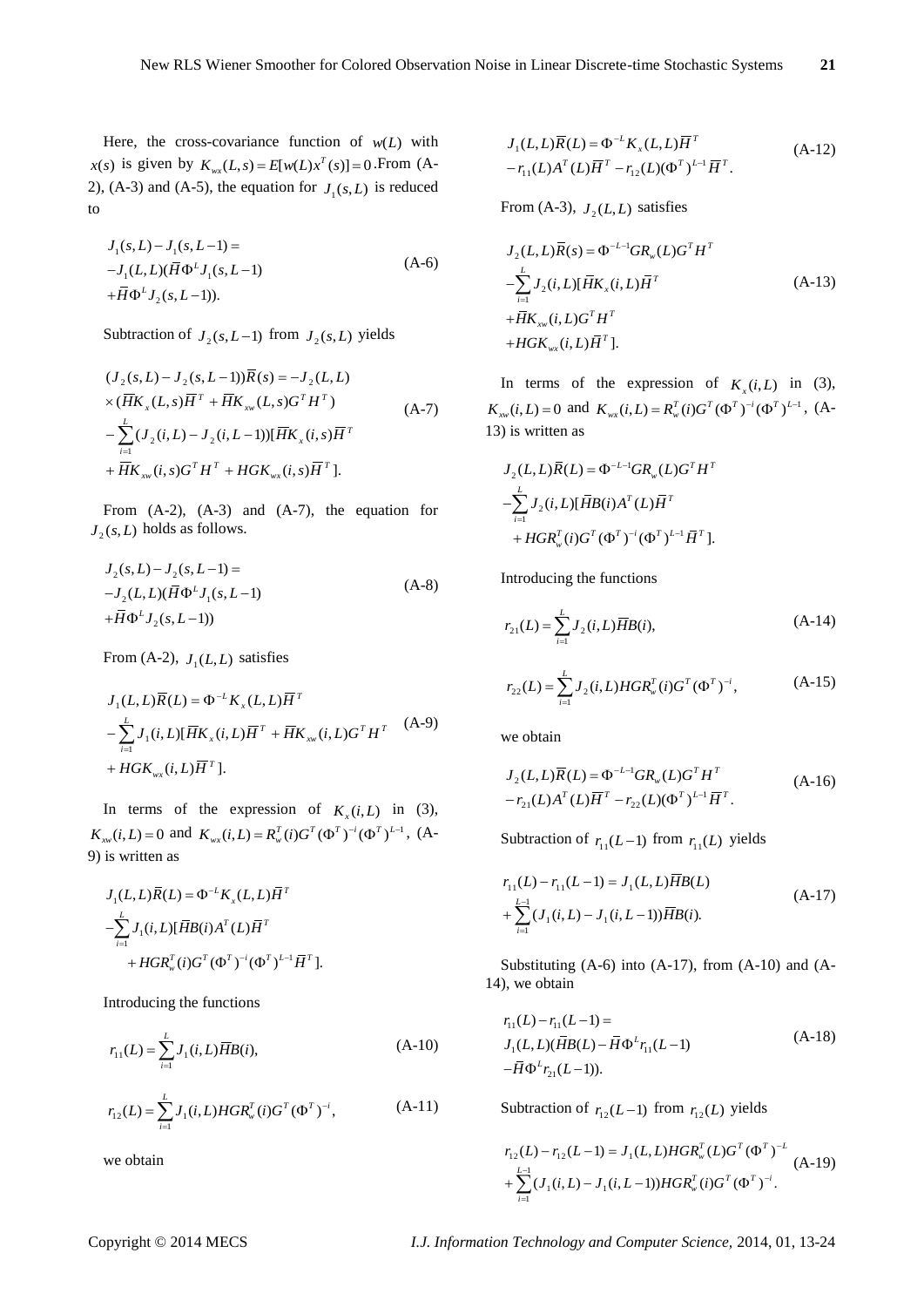Substituting (A-6) into (A-19), from (A-11) and (A-15), we obtain

$$
r_{12}(L) - r_{12}(L-1) = J_1(L, L)(HGR_w^T(L)G^T (\Phi^T)^{-L} (A-20) - \overline{H} \Phi^L r_{12}(L-1) - \overline{H} \Phi^L r_{22}(L-1)).
$$

Subtraction of  $r_{21}(L-1)$  from  $r_{21}(L)$  yields

$$
r_{21}(L) - r_{21}(L-1) = J_2(L, L)\overline{H}B(L)
$$
  
+
$$
\sum_{i=1}^{L-1} (J_2(i, L) - J_2(i, L-1))\overline{H}B(i).
$$
 (A-21)

Substituting  $(A-8)$  into  $(A-21)$ , from  $(A-10)$  and  $(A-$ 14), we obtain

$$
r_{21}(L) - r_{21}(L-1) =
$$
  
\n
$$
J_2(L, L)(\overline{H}B(L) - \overline{H}\Phi^L r_{11}(L-1))
$$
  
\n
$$
-\overline{H}\Phi^L r_{21}(L-1)).
$$
\n(A-22)

Subtraction of  $r_{22}(L-1)$  from  $r_{22}(L)$  yields

$$
r_{22}(L) - r_{22}(L-1) = J_2(L, L) HGR_w^T(L)G^T (\Phi^T)^{-L}
$$
  
+ 
$$
\sum_{i=1}^{L-1} (J_2(i, L) - J_2(i, L-1)) HGR_w^T(i)G^T (\Phi^T)^{-i}.
$$
 (A-23)

Substituting (A-8) into (A-23), from (A-11) and (A-15), we obtain

$$
r_{22}(L) - r_{22}(L-1) = J_2(L, L)(HGR_w^T(L)G^T (\Phi^T)^{-L} (A-24)- \overline{H} \Phi^L r_{12}(L-1) - \overline{H} \Phi^L r_{22}(L-1)).
$$

Let us introducing the functions  $S_{11}(L) = \Phi^L r_{11}(L) (\Phi^T)^L$ ,  $S_{12}(L) = \Phi^L r_{12}(L) (\Phi^T)^L$ ,

$$
S_{21}(L) = \Phi^{L} r_{21}(L) (\Phi^{T})^{L}, \quad S_{22}(L) = \Phi^{L} r_{22}(L) (\Phi^{T})^{L}.
$$

Substituting (A-18) into  $S_{11}(L) = \Phi^L r_{11}(L) (\Phi^T)^L$ , we have

$$
S_{11}(L) = \Phi^L r_{11}(L-1)(\Phi^T)^L + \Phi^L J_1(L, L)(\overline{H}B(L) - \overline{H}\Phi^L r_{11}(L-1) - \overline{H}\Phi^L r_{21}(L-1))(\Phi^T)^L.
$$

Introducing the function  $G_1(L,L) = \Phi^L J_1(L,L)$ , we obtain (26).

Substituting (A-20) into  $S_{12}(L) = \Phi^L r_{12}(L) (\Phi^T)^L$ , we have

$$
S_{12}(L) = \Phi^{L} r_{12}(L-1)(\Phi^{T})^{L}
$$
  
+  $\Phi^{L} J_{1}(L, L)(HGR_{w}^{T}(L)G^{T}(\Phi^{T})^{-L}$   
-  $\overline{H} \Phi^{L} r_{12}(L-1) - \overline{H} \Phi^{L} r_{22}(L-1)(\Phi^{T})^{L}.$ 

Hence, (27) is obtained.

Substituting (A-22) into  $S_{21}(L) = \Phi^{L} r_{21}(L) (\Phi^{T})^{L}$ , we have

$$
S_{21}(L) = \Phi^{L} r_{21}(L-1)(\Phi^{T})^{L} + \Phi^{L} J_{2}(L, L)(\overline{H}B(L) - \overline{H}\Phi^{L} r_{11}(L-1) - \overline{H}\Phi^{L} r_{21}(L-1))(\Phi^{T})^{L}.
$$

Introducing the function  $G_2(L,L) = \Phi^L J_2(L,L)$ , we obtain (28).

Substituting (A-24) into  $S_{22}(L) = \Phi^{L} r_{22}(L) (\Phi^{T})^{L}$ , we have

$$
S_{22}(L) = \Phi^{L} r_{22}(L-1)(\Phi^{T})^{L}
$$
  
+  $\Phi^{L} J_{2}(L, L)(HGR_{w}^{T}(L)G^{T}(\Phi^{T})^{-L} - \overline{H}\Phi^{L} r_{12}(L-1))$   
-  $\overline{H}\Phi^{L} r_{22}(L-1)(\Phi^{T})^{L}$ .

Hence, (29) is obtained.

Substituting (A-12) into  $G_1(L,L) = \Phi^L J_1(L,L)$ , we have

$$
G_{1}(L, L) = (K_{x}(L, L)\overline{H}^{T}
$$
  
\n
$$
-\Phi^{L}r_{11}(L)(\Phi^{T})^{L}\overline{H}^{T}
$$
  
\n
$$
-\Phi^{L}r_{12}(L)(\Phi^{T})^{L-1}\overline{H}^{T})\overline{R}^{-1}(L)
$$
  
\n
$$
= (K_{x}(L, L)\overline{H}^{T}
$$
  
\n
$$
-S_{11}(L)\overline{H}^{T}
$$
  
\n
$$
-S_{12}(L)(\Phi^{T})^{-1}\overline{H}^{T})\overline{R}^{-1}(L).
$$
 (A-25)

Substituting (26) and (27) into (A-25), we obtain (24). Substituting (A-16) into  $G_2(L,L) = \Phi^L J_2(L,L)$ , we have

$$
G_2(L, L) = (\Phi^{-1}GR_w(L)G^TH^T - \Phi^L r_{21}(L)A^T(L)\overline{H}^T - \Phi^L r_{22}(L)(\Phi^T)^{L-1}\overline{H}^T)\overline{R}^{-1}(L)
$$
  
= (\Phi^{-1}GR\_w(L)G^TH^T   
- S\_{21}(L)\overline{H}^T - S\_{22}(L)(\Phi^T)^{-1}\overline{H}^T)\overline{R}^{-1}(L). (A-26)

Substituting  $(28)$  and  $(29)$  into  $(A-26)$ , we obtain  $(25)$ . From (15),  $h(k, L, L)$  satisfies

$$
h(k, L, L)\overline{R}(L) = K_x(k, L)\overline{H}^T
$$
  
+  $K_{xy}(k, L)G^TH^T$   
- $\sum_{i=1}^{L} h(k, i, L)[\overline{H}K_x(i, L)\overline{H}^T$   
+  $\overline{H}K_{xy}(i, L)G^TH^T$   
+  $HGK_{yx}(i, L)\overline{H}^T$ ]. (A-27)

Noting that  $K_{x}(k, L) = B(k)A^{T}(L),$  $K_{\text{rw}}(k, L) = 0, 0 \le k \le L$ ,

Copyright © 2014 MECS *I.J. Information Technology and Computer Science,* 2014, 01, 13-24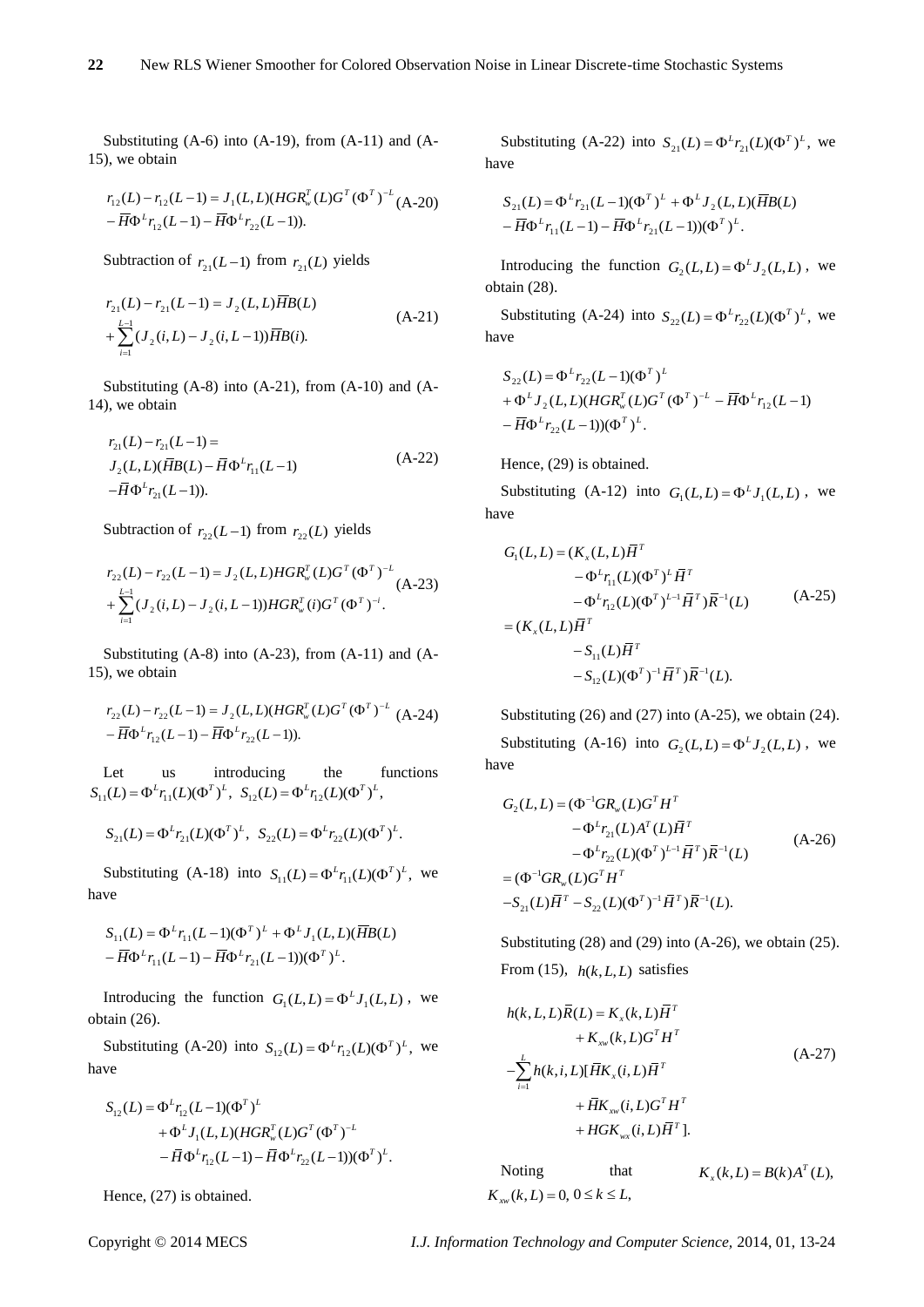$$
K_{wx}(i, L) = R_w^T(i)G^T (\Phi^T)^{-i} (\Phi^T)^{L-1}, \qquad (A-27)
$$
 is  
transformed into

$$
h(k, L, L)\overline{R}(L) = B(k)A^{T}(L)\overline{H}^{T}
$$
  
\n
$$
-\sum_{i=1}^{L} h(k, i, L)[\overline{H}B(i)A^{T}(L)\overline{H}^{T}
$$
  
\n
$$
+ HGR_{w}^{T}(i)G^{T}(\Phi^{T})^{-i}(\Phi^{T})^{L-1}\overline{H}^{T}]
$$
  
\n
$$
= K_{x}(k, k)(\Phi^{T})^{L} \overline{H}^{T}
$$
  
\n
$$
-P_{1}(k, L)(\Phi^{T})^{L}\overline{H}^{T} - P_{2}(k, L)(\Phi^{T})^{L-1}\overline{H}^{T}.
$$
 (A-28)

Here, the functions  $P_1(k, L)$  and  $P_1(k, L)$  are given by

$$
P_1(k, L) = \sum_{i=1}^{L} h(k, i, L) \overline{H} B(i),
$$
 (A-29)

$$
P_2(k,L) = \sum_{i=1}^{L} h(k,i,L) HGR_w^T(i)G^T (\Phi^T)^{-i}.
$$
 (A-30)

Subtraction of  $P_1(k, L-1)$  from  $P_1(k, L)$  yields, and using  $(A-4)$ ,  $(A-10)$  and  $(A-14)$ , we obtain

$$
P_{1}(k, L) - P_{1}(k, L-1) = h(k, L, L)\overline{H}B(L)
$$
  
+
$$
\sum_{i=1}^{L} (h(k, i, L) - h(k, i, L-1))\overline{H}B(i)
$$
  
=  $h(k, L, L)\overline{H}B(L)$   
 $- h(k, L, L)\sum_{i=1}^{L} (\overline{H}\Phi^{L}J_{1}(i, L-1))$   
+  $\overline{H}\Phi^{L}J_{2}(i, L-1))\overline{H}B(i)$   
=  $h(k, L, L)(\overline{H}B(L)$   
 $- \overline{H}\Phi^{L}r_{11}(L-1) - \overline{H}\Phi^{L}r_{21}(L-1)).$  (A-31)

Subtraction of  $P_2(k, L-1)$  from  $P_2(k, L)$  yields, and using  $(A-4)$ ,  $(A-11)$  and  $(A-15)$ , we obtain

$$
K_{m,0}(I, J) = R_{n}^{*}(t)G^{*}(d^{k})^{*}(d^{k})^{*}(d^{k})^{*} + \sum_{r=1}^{n} R_{n}^{*}(t, J, \lambda_{r}^{*}(I, \lambda_{r}^{*}(I, \lambda_{r}^{*}(I, \lambda_{r}^{*}(I, \lambda_{r}^{*}(I, \lambda_{r}^{*}(I, \lambda_{r}^{*}(I, \lambda_{r}^{*}(I, \lambda_{r}^{*}(I, \lambda_{r}^{*}(I, \lambda_{r}^{*}(I, \lambda_{r}^{*}(I, \lambda_{r}^{*}(I, \lambda_{r}^{*}(I, \lambda_{r}^{*}(I, \lambda_{r}^{*}(I, \lambda_{r}^{*}(I, \lambda_{r}^{*}(I, \lambda_{r}^{*}(I, \lambda_{r}^{*}(I, \lambda_{r}^{*}(I, \lambda_{r}^{*}(I, \lambda_{r}^{*}(I, \lambda_{r}^{*}(I, \lambda_{r}^{*}(I, \lambda_{r}^{*}(I, \lambda_{r}^{*}(I, \lambda_{r}^{*}(I, \lambda_{r}^{*}(I, \lambda_{r}^{*}(I, \lambda_{r}^{*}(I, \lambda_{r}^{*}(I, \lambda_{r}^{*}(I, \lambda_{r}^{*}(I, \lambda_{r}^{*}(I, \lambda_{r}^{*}(I, \lambda_{r}^{*}(I, \lambda_{r}^{*}(I, \lambda_{r}^{*}(I, \lambda_{r}^{*}(I, \lambda_{r}^{*}(I, \lambda_{r}^{*}(I, \lambda_{r}^{*}(I, \lambda_{r}^{*}(I, \lambda_{r}^{*}(I, \lambda_{r}^{*}(I, \lambda_{r}^{*}(I, \lambda_{r}^{*}(I, \lambda_{r}^{*}(I, \lambda_{r}^{*}(I, \lambda_{r}^{*}(I, \lambda_{r}^{*}(I, \lambda_{r}^{*}(I, \lambda_{r}^{*}(I, \lambda_{r}^{*}(I, \lambda_{r}^{*}(I, \lambda_{r}^{*}(I, \lambda_{r}^{*}(I, \lambda_{r}^{*}(I, \lambda_{r}^{*}(I, \lambda_{r}^{*}(I, \lambda_{r}^{*}(I, \lambda_{r}^{*}(I, \lambda_{r}^{*}(I, \lambda_{r}^{*}(I, \lambda_{r}^{*}(I, \lambda_{r}^{*}(I, \lambda_{r}^{*}(I, \lambda_{r}^{*}(I,
$$

By introducing the functions  $q_1(k, L)$  and  $q_2(k, L)$  as

$$
q_1(k, L) = P_1(k, L)(\Phi^T)^L, \tag{A-33}
$$

$$
q_2(k, L) = P_2(k, L)(\Phi^T)^L.
$$
 (A-34)

From (A-31), (A-33), together with the expressions of  $S_{11}(L) = \Phi^L r_{11}(L) (\Phi^T)^L$  and  $S_{21}(L) = \Phi^L r_{21}(L) (\Phi^T)^L$ ,

(20) is obtained. Similarly, from (A-32), (A-34), together with the expressions of  $S_{12}(L) = \Phi^L r_{12}(L) (\Phi^T)^L$ and  $S_{22}(L) = \Phi^L r_{22}(L) (\Phi^T)^L$ , (21) is obtained.

It is also noticed that  $h(k, L, L)$  in (A-28) satisfies

$$
h(k, L, L)\overline{R}(L) = K_x(k, k)(\Phi^T)^{L-k} \overline{H}^T
$$
  
\n
$$
-q_1(k, L)\overline{H}^T
$$
  
\n
$$
-q_2(k, L)(\Phi^T)^{-1}\overline{H}^T.
$$
 (A-35)

Substitution of  $(20)$  and  $(21)$  into  $(A-35)$ , we obtain (18) for the smoother gain  $h(k, L, L)$ .

From (A-29), the initial value of the difference equation (20) for  $q_1(k, L)$  at  $L = k$  is written as follows.

$$
q_1(k,k) = P_1(k,k)(\Phi^T)^k
$$
  
=  $\sum_{i=1}^{L} h(k,i,k) \overline{H} B(i) (\Phi^T)^k$ . (A-36)

From (15),  $h(k, s, k)$  satisfies

$$
h(k, s, k)\overline{R}(k) = K_x(k, s)\overline{H}^T + K_{xw}(k, s)G^T H^T
$$
  
-
$$
\sum_{i=1}^k h(k, i, k)[\overline{H}K_x(i, s)\overline{H}^T
$$
  
+
$$
\overline{H}K_{xw}(i, s)G^T H^T + HGK_{wx}(i, s)\overline{H}^T].
$$

From (A-2) and (A-3),  $h(k, s, k)$  is given by

$$
h(k, s, k) = \Phi^k J_1(s, k) + \Phi^k J_2(s, k). \tag{A-37}
$$

Substituting (A-37) into (A-36) and using (A-10) and (A-14), we obtain

$$
q_1(k,k) = S_{11}(k) + S_{21}(k). \tag{A-38}
$$

Also, substituting (A-37) into

$$
q_2(k,k) = P_2(k,k)(\Phi^T)^k
$$
  
=  $\sum_{i=1}^L h(k,i,k) HGR_w^T(i)G^T (\Phi^T)^{-i} (\Phi^T)^k$ ,

from  $(A-11)$  and  $(A-15)$ , we obtain

$$
q_2(k,k) = S_{12}(k) + S_{22}(k). \tag{A-39}
$$

The filtering estimate  $\hat{x}(L, L)$  of  $x(L)$  is expressed by